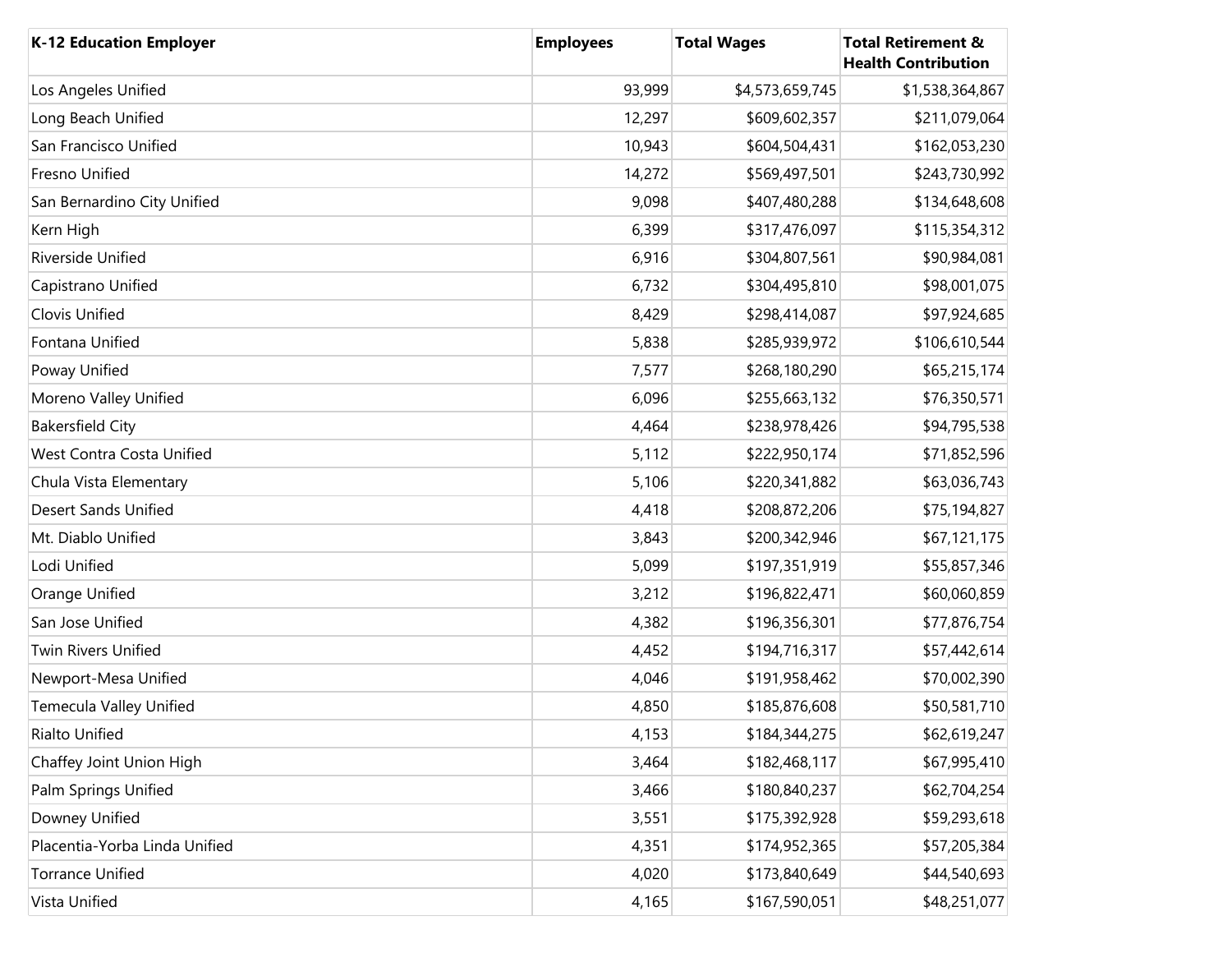| Ontario-Montclair                         | 3,502 | \$167,430,105 | \$50,956,053 |
|-------------------------------------------|-------|---------------|--------------|
| <b>Colton Joint Unified</b>               | 3,490 | \$160,451,293 | \$56,141,491 |
| <b>Tustin Unified</b>                     | 3,663 | \$159,172,886 | \$45,112,344 |
| Compton Unified                           | 3,411 | \$158,350,888 | \$39,396,873 |
| Hacienda La Puente Unified                | 3,257 | \$152,651,781 | \$37,957,398 |
| Norwalk-La Mirada Unified                 | 3,611 | \$152,607,381 | \$49,324,461 |
| Los Angeles County Office of Education    | 3,105 | \$147,116,924 | \$37,350,164 |
| Hesperia Unified                          | 3,353 | \$146,306,058 | \$45,269,376 |
| Val Verde Unified                         | 3,203 | \$145,353,124 | \$39,852,932 |
| William S. Hart Union High                | 3,374 | \$145,272,812 | \$47,300,779 |
| Jurupa Unified                            | 3,316 | \$145,208,213 | \$42,563,927 |
| Anaheim Elementary                        | 2,920 | \$140,836,684 | \$47,095,232 |
| Madera Unified                            | 3,199 | \$140,537,380 | \$54,920,255 |
| <b>Alvord Unified</b>                     | 2,816 | \$139,743,520 | \$44,145,691 |
| San Bernardino County Office of Education | 3,672 | \$138,528,884 | \$50,833,843 |
| San Marcos Unified                        | 3,814 | \$136,977,491 | \$46,404,042 |
| <b>Grossmont Union High</b>               | 3,295 | \$134,732,864 | \$44,599,930 |
| Folsom-Cordova Unified                    | 2,564 | \$130,952,469 | \$20,454,635 |
| Panama-Buena Vista Union                  | 3,795 | \$129,878,924 | \$48,353,248 |
| Alhambra Unified                          | 2,646 | \$129,452,250 | \$42,775,556 |
| Cajon Valley Union                        | 3,221 | \$126,677,448 | \$35,718,247 |
| Huntington Beach Union High               | 3,148 | \$125,915,006 | \$44,752,947 |
| Cupertino Union                           | 2,566 | \$122,869,127 | \$32,209,256 |
| Oxnard Union High                         | 2,379 | \$121,014,079 | \$42,036,749 |
| <b>Baldwin Park Unified</b>               | 2,568 | \$120,651,852 | \$36,473,169 |
| Riverside County Office of Education      | 2,670 | \$116,840,003 | \$35,236,263 |
| <b>Antioch Unified</b>                    | 2,444 | \$115,472,901 | \$33,304,867 |
| <b>Ceres Unified</b>                      | 3,240 | \$114,775,659 | \$33,775,446 |
| Pittsburg Unified                         | 1,524 | \$112,574,973 | \$29,767,872 |
| Ventura Unified                           | 2,770 | \$112,312,678 | \$37,929,519 |
| <b>Burbank Unified</b>                    | 2,676 | \$109,481,854 | \$32,085,176 |
| Santa Barbara Unified                     | 1,975 | \$109,376,854 | \$24,667,702 |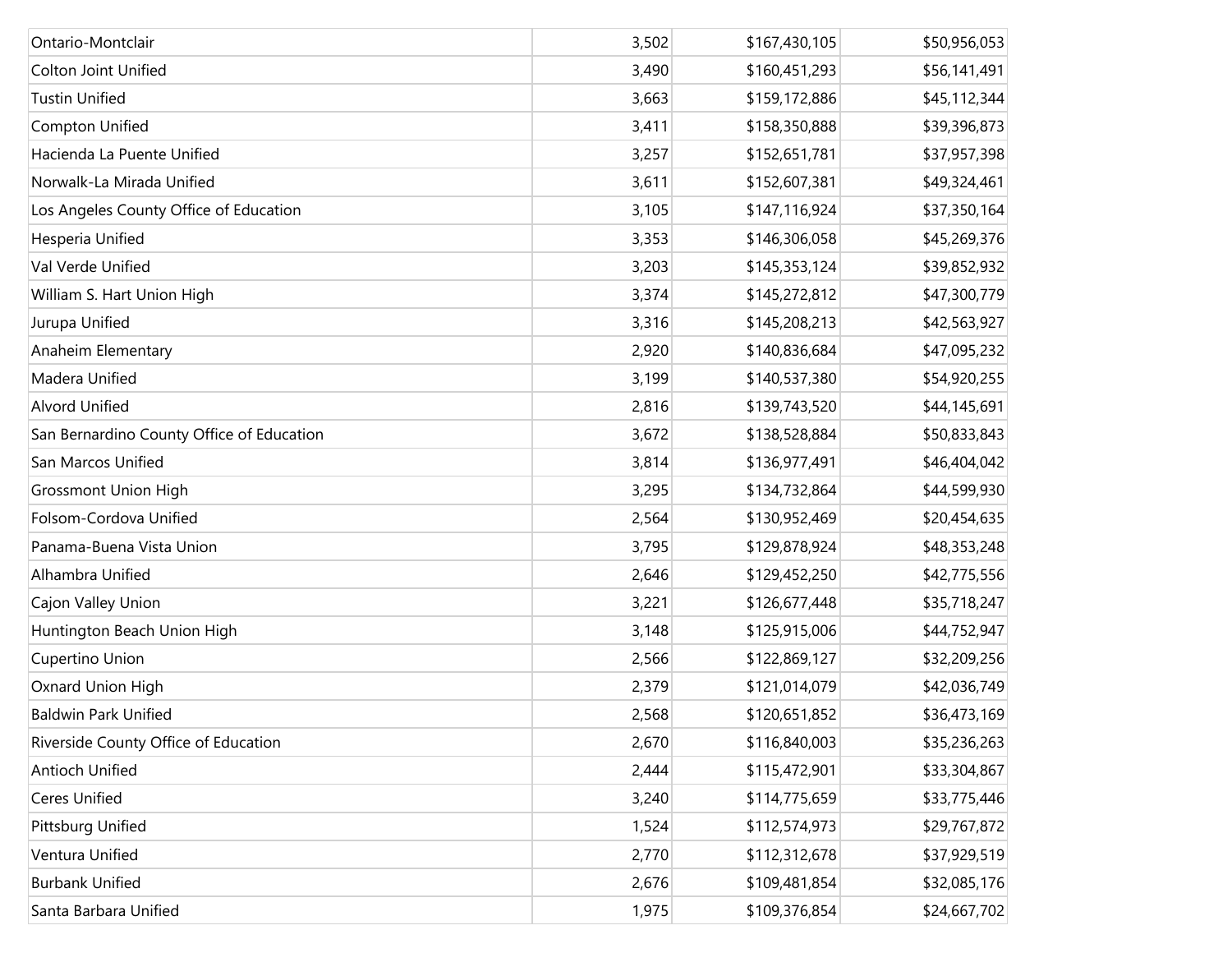| Orange County Department of Education  | 1,990 | \$106,347,144 | \$40,682,529 |
|----------------------------------------|-------|---------------|--------------|
| Kern County Office of Education        | 2,649 | \$104,158,151 | \$39,560,877 |
| Santa Monica-Malibu Unified            | 2,439 | \$103,801,166 | \$31,721,517 |
| <b>Rowland Unified</b>                 | 1,772 | \$103,442,689 | \$27,096,953 |
| San Diego County Office of Education   | 1,919 | \$100,205,622 | \$34,635,094 |
| Livermore Valley Joint Unified         | 2,157 | \$97,573,439  | \$37,024,975 |
| San Dieguito Union High                | 2,380 | \$97,034,221  | \$18,283,914 |
| <b>Walnut Valley Unified</b>           | 2,191 | \$94,224,801  | \$29,225,437 |
| Tracy Joint Unified                    | 2,273 | \$93,218,044  | \$26,506,951 |
| <b>Fullerton Elementary</b>            | 2,264 | \$93,168,290  | \$32,080,823 |
| Yuba City Unified                      | 2,342 | \$93,033,064  | \$19,059,395 |
| Apple Valley Unified                   | 2,446 | \$92,517,886  | \$32,764,607 |
| La Mesa-Spring Valley                  | 2,483 | \$92,341,119  | \$25,937,371 |
| Tulare County Office of Education      | 3,292 | \$90,506,450  | \$36,132,077 |
| Etiwanda Elementary                    | 1,906 | \$88,889,381  | \$21,890,018 |
| Chico Unified                          | 2,563 | \$87,158,379  | \$28,784,908 |
| Palos Verdes Peninsula Unified         | 2,114 | \$86,706,523  | \$18,976,216 |
| Merced Union High                      | 2,453 | \$80,180,600  | \$24,836,631 |
| Vacaville Unified                      | 1,590 | \$79,676,463  | \$22,742,686 |
| San Joaquin County Office of Education | 2,348 | \$79,662,581  | \$22,979,222 |
| Monterey Peninsula Unified             | 2,070 | \$78,708,451  | \$22,776,109 |
| El Monte Union High                    | 1,734 | \$78,402,540  | \$31,134,643 |
| Victor Elementary                      | 1,700 | \$77,239,023  | \$32,909,015 |
| Los Banos Unified                      | 1,568 | \$75,872,391  | \$29,917,017 |
| Westminster                            | 1,935 | \$74,437,867  | \$20,006,776 |
| San Jacinto Unified                    | 1,804 | \$74,208,865  | \$21,864,176 |
| Las Virgenes Unified                   | 1,731 | \$74,161,630  | \$21,336,356 |
| Los Alamitos Unified                   | 1,802 | \$73,653,774  | \$18,730,955 |
| Woodland Joint Unified                 | 2,216 | \$73,625,567  | \$16,923,636 |
| Arcadia Unified                        | 1,582 | \$73,149,450  | \$15,867,796 |
| West Covina Unified                    | 1,742 | \$72,459,796  | \$19,557,314 |
| <b>Upland Unified</b>                  | 1,763 | \$71,894,203  | \$25,196,492 |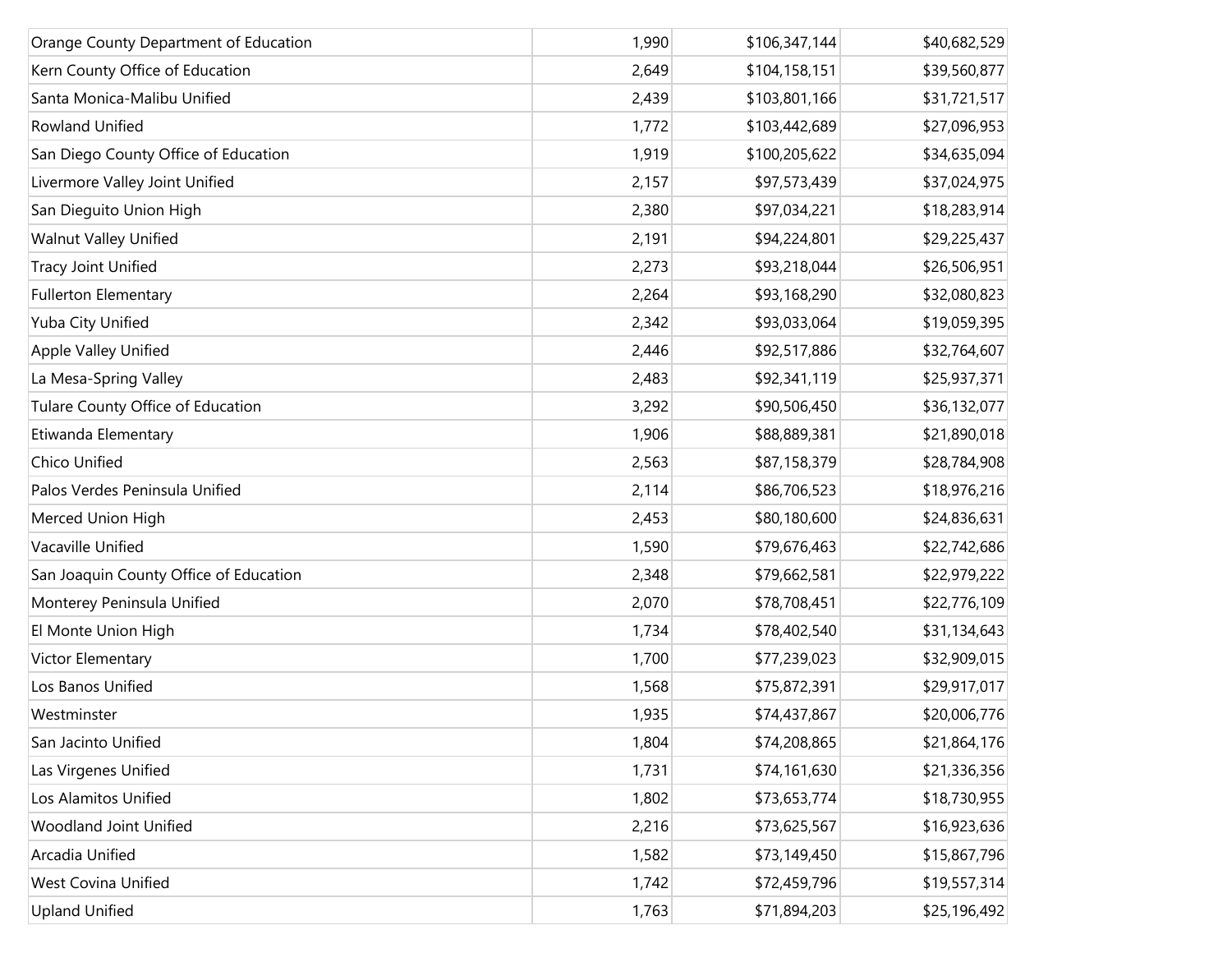| Kings Canyon Joint Unified        | 1,904 | \$70,800,485 | \$33,327,967 |
|-----------------------------------|-------|--------------|--------------|
| Oak Grove Elementary              | 1,601 | \$70,247,748 | \$24,670,230 |
| Roseville City Elementary         | 1,762 | \$70,232,954 | \$17,970,043 |
| Greenfield Union                  | 1,914 | \$69,466,738 | \$22,859,854 |
| <b>Beaumont Unified</b>           | 1,775 | \$68,069,767 | \$21,322,612 |
| Alameda Unified                   | 1,354 | \$67,753,350 | \$13,891,537 |
| <b>Tulare City</b>                | 1,705 | \$66,947,559 | \$21,301,259 |
| Lompoc Unified                    | 1,634 | \$66,885,309 | \$19,301,535 |
| Calexico Unified                  | 1,646 | \$66,879,602 | \$25,909,778 |
| Marysville Joint Unified          | 1,770 | \$66,080,093 | \$22,072,972 |
| Campbell Union High               | 1,333 | \$64,725,915 | \$23,028,429 |
| Menifee Union Elementary          | 1,895 | \$63,223,124 | \$17,888,807 |
| Hueneme Elementary                | 1,343 | \$63,037,118 | \$18,946,315 |
| Lincoln Unified                   | 1,480 | \$62,900,210 | \$17,621,544 |
| <b>Escondido Union High</b>       | 1,588 | \$62,278,166 | \$20,571,900 |
| Campbell Union                    | 1,418 | \$61,476,293 | \$17,022,785 |
| <b>Brentwood Union Elementary</b> | 1,356 | \$60,672,160 | \$15,561,840 |
| Franklin-McKinley Elementary      | 1,208 | \$60,553,917 | \$17,630,206 |
| Ocean View (Orange)               | 1,693 | \$60,513,768 | \$15,383,482 |
| Yucaipa-Calimesa Joint Unified    | 1,431 | \$60,296,276 | \$19,113,237 |
| Sunnyvale                         | 1,140 | \$59,161,059 | \$20,174,141 |
| Morongo Unified                   | 1,571 | \$58,631,201 | \$20,420,444 |
| <b>Westside Union Elementary</b>  | 1,698 | \$57,944,120 | \$15,760,652 |
| East Whittier City Elementary     | 1,344 | \$57,787,533 | \$17,732,160 |
| <b>Culver City Unified</b>        | 1,344 | \$56,166,492 | \$13,910,666 |
| Hawthorne                         | 1,011 | \$55,936,981 | \$22,044,579 |
| South Bay Union                   | 1,281 | \$55,705,931 | \$18,796,147 |
| Adelanto Elementary               | 1,247 | \$55,074,692 | \$19,042,719 |
| Morgan Hill Unified               | 1,364 | \$54,754,735 | \$14,275,655 |
| Merced County Office of Education | 2,162 | \$54,740,725 | \$19,815,522 |
| Manhattan Beach Unified           | 1,313 | \$54,185,892 | \$15,470,672 |
| Liberty Union High                | 1,198 | \$54,166,408 | \$18,376,864 |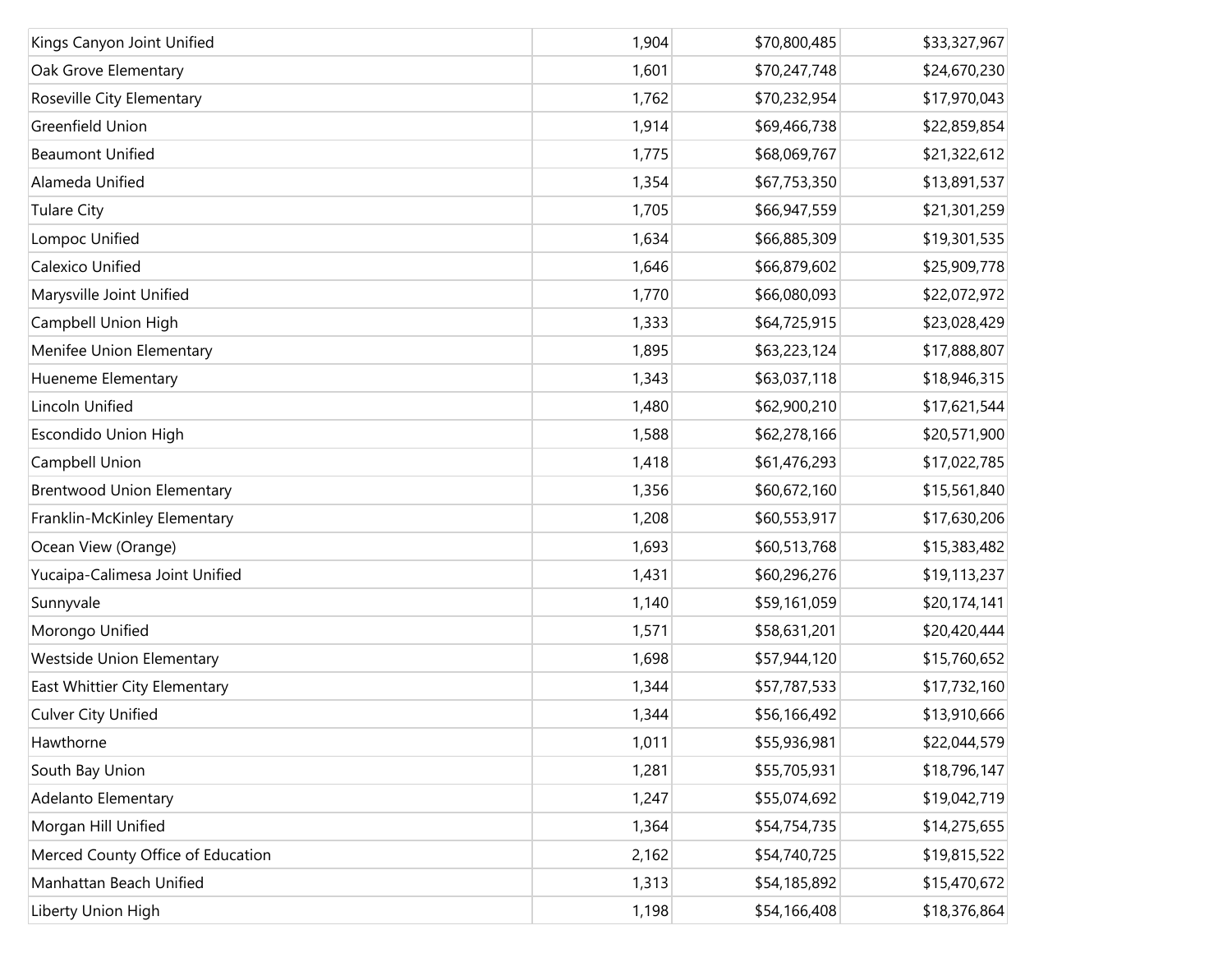| Delano Union Elementary               | 1,231 | \$53,918,708 | \$19,739,741 |
|---------------------------------------|-------|--------------|--------------|
| Snowline Joint Unified                | 1,456 | \$53,908,493 | \$14,058,015 |
| Sacramento County Office of Education | 1,832 | \$51,140,158 | \$13,469,943 |
| Lawndale Elementary                   | 1,180 | \$51,070,834 | \$13,130,425 |
| Magnolia Elementary                   | 1,050 | \$48,374,218 | \$14,134,593 |
| Mountain View Whisman                 | 903   | \$47,834,034 | \$13,442,934 |
| Monterey County Office of Education   | 1,168 | \$47,595,099 | \$18,193,000 |
| Acalanes Union High                   | 1,290 | \$47,096,374 | \$15,581,897 |
| Santee                                | 1,334 | \$47,028,739 | \$11,211,919 |
| <b>Encinitas Union Elementary</b>     | 1,493 | \$46,433,105 | \$7,047,692  |
| National Elementary                   | 1,094 | \$45,122,152 | \$14,249,098 |
| Dinuba Unified                        | 1,025 | \$44,804,379 | \$14,911,608 |
| Tulare Joint Union High               | 1,249 | \$44,598,793 | \$14,796,995 |
| Fountain Valley Elementary            | 1,084 | \$43,633,848 | \$11,263,560 |
| Brea-Olinda Unified                   | 1,107 | \$43,098,805 | \$11,256,930 |
| Huntington Beach City Elementary      | 1,070 | \$43,045,500 | \$13,501,812 |
| Newhall                               | 1,104 | \$42,420,340 | \$9,347,579  |
| Del Mar Union Elementary              | 1,187 | \$42,257,893 | \$10,789,435 |
| Hanford Elementary                    | 1,124 | \$42,140,123 | \$13,020,660 |
| Perris Elementary                     | 888   | \$42,116,564 | \$11,858,816 |
| <b>Barstow Unified</b>                | 1,054 | \$41,937,986 | \$12,918,459 |
| Santa Paula Unified                   | 986   | \$41,440,862 | \$12,407,290 |
| Pleasant Valley                       | 1,156 | \$41,054,177 | \$12,386,852 |
| Dry Creek Joint Elementary            | 992   | \$40,752,036 | \$11,737,017 |
| El Centro Elementary                  | 1,020 | \$40,591,291 | \$11,368,108 |
| Temple City Unified                   | 954   | \$39,994,550 | \$9,575,948  |
| <b>Fallbrook Union Elementary</b>     | 872   | \$39,722,832 | \$12,270,753 |
| Newark Unified                        | 942   | \$39,581,521 | \$8,205,736  |
| Moorpark Unified                      | 1,197 | \$39,478,205 | \$13,666,059 |
| Alta Loma Elementary                  | 1,240 | \$38,594,906 | \$11,475,257 |
| Soledad Unified                       | 906   | \$38,530,789 | \$12,886,806 |
| Lindsay Unified                       | 996   | \$38,227,145 | \$12,103,260 |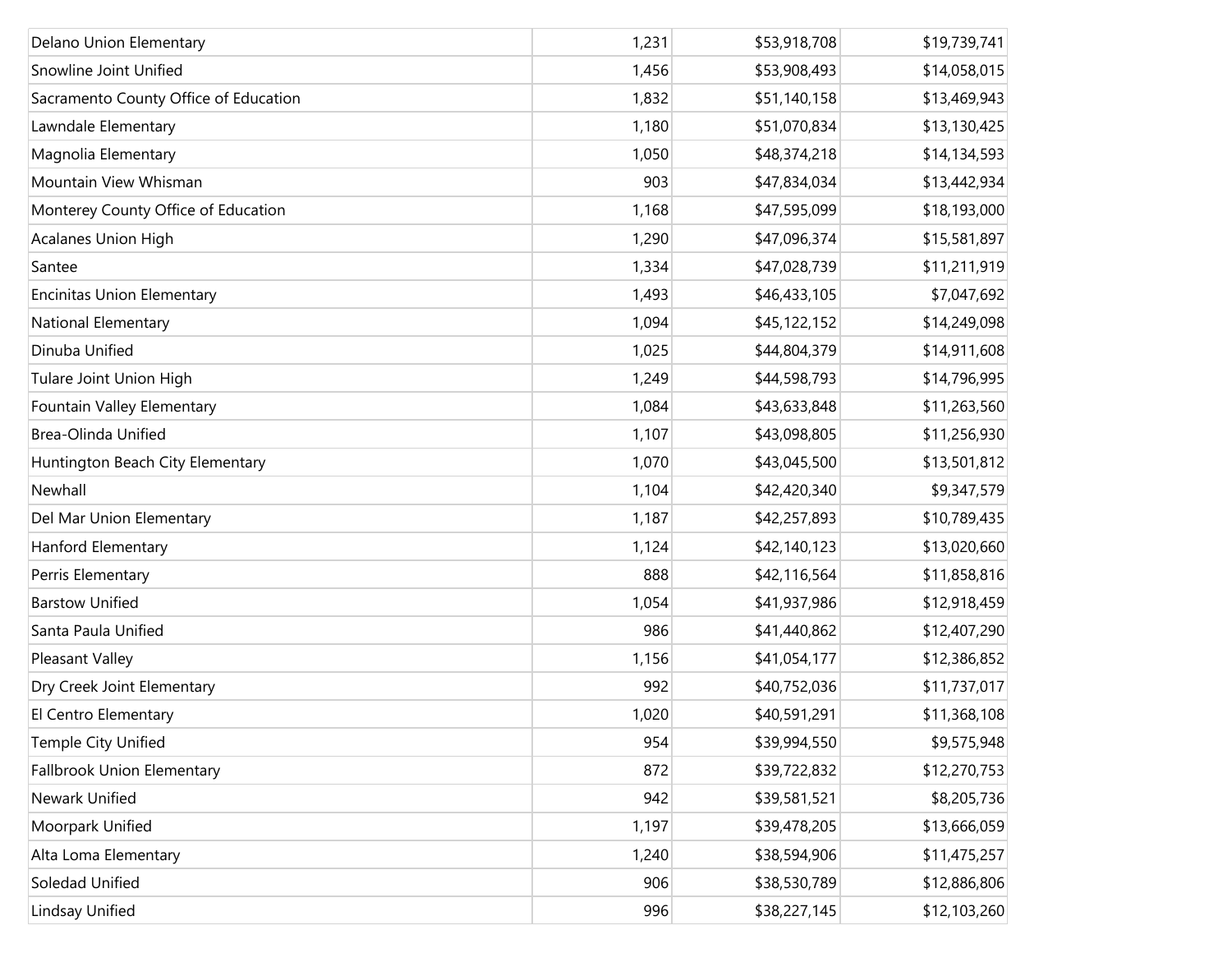| Ramona City Unified                      | 1,079 | \$36,442,739 | \$11,750,833 |
|------------------------------------------|-------|--------------|--------------|
| Lakeside Union Elementary (San Diego)    | 1,082 | \$36,366,470 | \$13,222,838 |
| Los Altos Elementary                     | 808   | \$35,845,413 | \$12,726,386 |
| <b>Buena Park Elementary</b>             | 770   | \$35,619,602 | \$12,145,228 |
| <b>Charter Oak Unified</b>               | 1,008 | \$35,390,537 | \$11,137,917 |
| Contra Costa County Office of Education  | 1,046 | \$35,213,751 | \$13,347,693 |
| Oakley Union Elementary                  | 890   | \$35,054,414 | \$8,959,185  |
| Centralia Elementary                     | 793   | \$34,318,883 | \$9,270,636  |
| <b>Sulphur Springs Union</b>             | 985   | \$34,239,314 | \$11,414,019 |
| <b>Banning Unified</b>                   | 893   | \$33,458,770 | \$10,722,810 |
| Solana Beach Elementary                  | 1,045 | \$32,973,628 | \$10,980,387 |
| Cotati-Rohnert Park Unified              | 1,047 | \$32,930,087 | \$14,837,472 |
| Cutler-Orosi Joint Unified               | 941   | \$32,645,318 | \$10,944,809 |
| Laguna Beach Unified                     | 703   | \$32,510,126 | \$9,736,262  |
| South Pasadena Unified                   | 788   | \$32,195,375 | \$9,670,569  |
| <b>Bassett Unified</b>                   | 960   | \$32,109,167 | \$8,952,620  |
| <b>Atwater Elementary</b>                | 934   | \$31,886,417 | \$9,699,925  |
| Imperial County Office of Education      | 875   | \$31,028,277 | \$9,757,448  |
| <b>Benicia Unified</b>                   | 904   | \$30,339,684 | \$8,472,090  |
| Little Lake City Elementary              | 883   | \$30,034,810 | \$9,529,722  |
| Sonoma County Office of Education        | 906   | \$29,450,152 | \$10,470,361 |
| <b>Imperial Unified</b>                  | 658   | \$29,433,894 | \$8,533,005  |
| Sonoma Valley Unified                    | 848   | \$29,276,113 | \$11,125,054 |
| Placer Union High                        | 915   | \$28,756,725 | \$7,902,612  |
| Santa Barbara County Office of Education | 832   | \$28,351,332 | \$11,772,598 |
| Martinez Unified                         | 753   | \$28,095,191 | \$9,213,358  |
| Granada Hills Charter                    | 375   | \$28,013,618 | \$9,260,156  |
| <b>Galt Joint Union Elementary</b>       | 796   | \$27,795,994 | \$6,210,775  |
| Hanford Joint Union High                 | 830   | \$27,688,983 | \$9,233,583  |
| Romoland Elementary                      | 628   | \$27,683,997 | \$7,899,722  |
| Fillmore Unified                         | 755   | \$27,052,358 | \$9,747,798  |
| Central Elementary                       | 652   | \$27,026,091 | \$7,548,092  |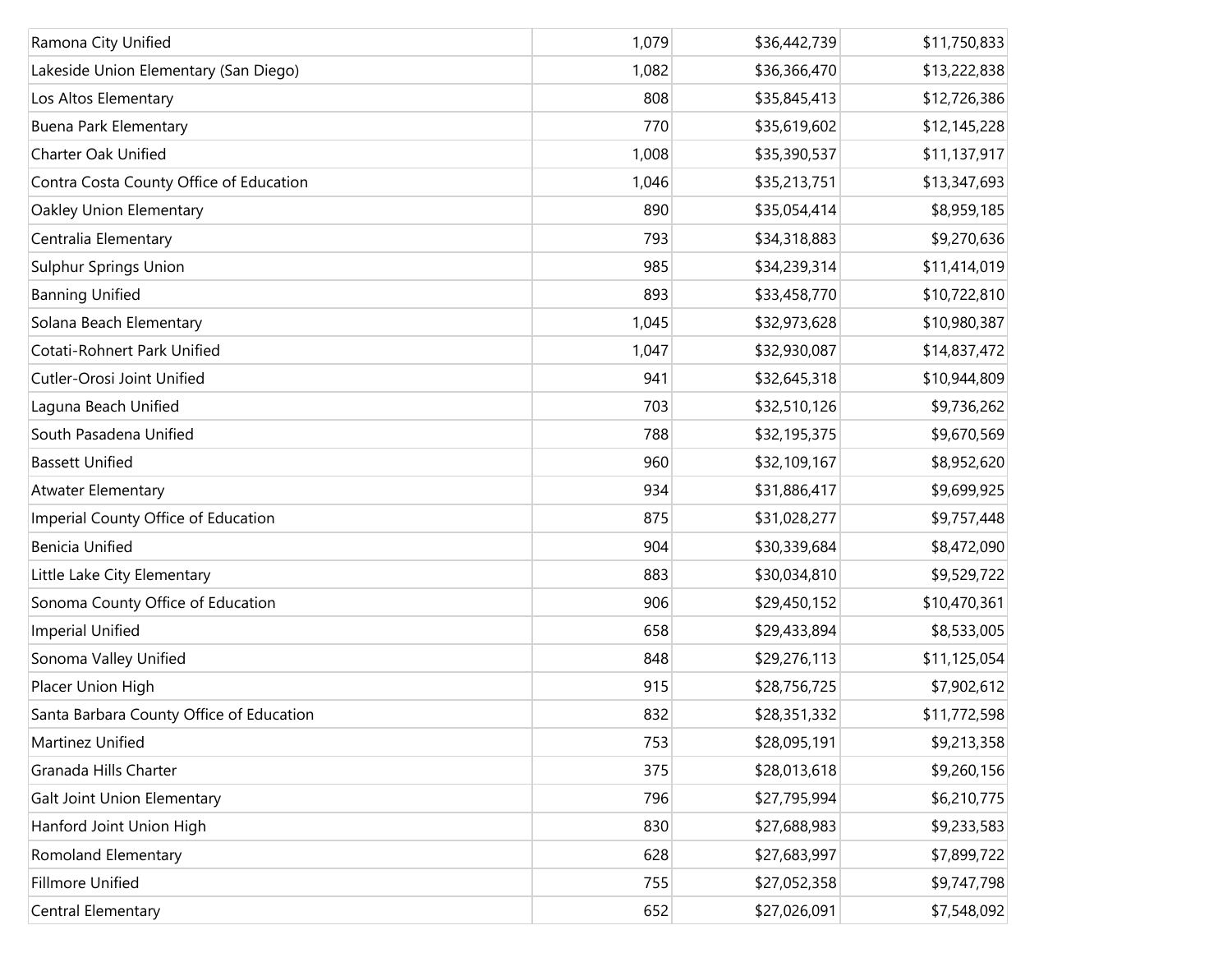| <b>Cypress Elementary</b>               | 686 | \$26,291,177 | \$7,604,770  |
|-----------------------------------------|-----|--------------|--------------|
| Greenfield Union Elementary             | 638 | \$25,427,251 | \$8,368,239  |
| <b>Brawley Elementary</b>               | 643 | \$25,052,200 | \$15,397,339 |
| Piedmont City Unified                   | 548 | \$24,989,000 | \$8,385,898  |
| Marin County Office of Education        | 656 | \$24,869,602 | \$6,907,329  |
| Madera County Superintendent of Schools | 757 | \$24,860,621 | \$8,110,031  |
| El Segundo Unified                      | 623 | \$24,166,186 | \$6,041,127  |
| Konocti Unified                         | 685 | \$23,711,235 | \$10,200,250 |
| Walnut Creek Elementary                 | 579 | \$23,578,894 | \$5,532,511  |
| Pacific Grove Unified                   | 587 | \$23,465,628 | \$4,738,442  |
| Corcoran Joint Unified                  | 538 | \$22,763,908 | \$7,927,848  |
| Newman-Crows Landing Unified            | 673 | \$21,895,509 | \$6,088,734  |
| Lamont Elementary                       | 677 | \$21,795,181 | \$7,614,902  |
| <b>Weaver Union</b>                     | 549 | \$21,657,099 | \$5,463,280  |
| Nevada Joint Union High                 | 642 | \$21,515,600 | \$6,111,980  |
| Mojave Unified                          | 550 | \$21,115,323 | \$6,816,998  |
| Palo Verde Unified                      | 520 | \$20,800,780 | \$8,293,408  |
| South Whittier Elementary               | 571 | \$20,691,494 | \$6,659,761  |
| Oro Grande                              | 584 | \$20,578,007 | \$6,525,545  |
| Wiseburn Unified                        | 486 | \$20,307,752 | \$4,121,453  |
| Rosemead Elementary                     | 447 | \$20,112,006 | \$4,988,914  |
| Rim of the World Unified                | 643 | \$20,039,795 | \$6,836,730  |
| Fruitvale Elementary                    | 596 | \$19,428,427 | \$6,315,674  |
| Fenton Primary Center                   | 521 | \$19,358,730 | \$5,106,271  |
| Sutter County Office of Education       | 667 | \$19,099,290 | \$3,514,157  |
| Paradise Unified                        | 678 | \$19,061,279 | \$6,121,139  |
| Kings County Office of Education        | 702 | \$19,018,518 | \$6,826,411  |
| Delhi Unified                           | 543 | \$18,897,558 | \$5,981,145  |
| Mount Pleasant Elementary               | 440 | \$18,882,501 | \$5,475,565  |
| Orinda Union Elementary                 | 480 | \$18,824,222 | \$5,613,911  |
| Cucamonga Elementary                    | 511 | \$18,679,519 | \$5,449,510  |
| <b>Exeter Unified</b>                   | 612 | \$18,512,426 | \$6,047,253  |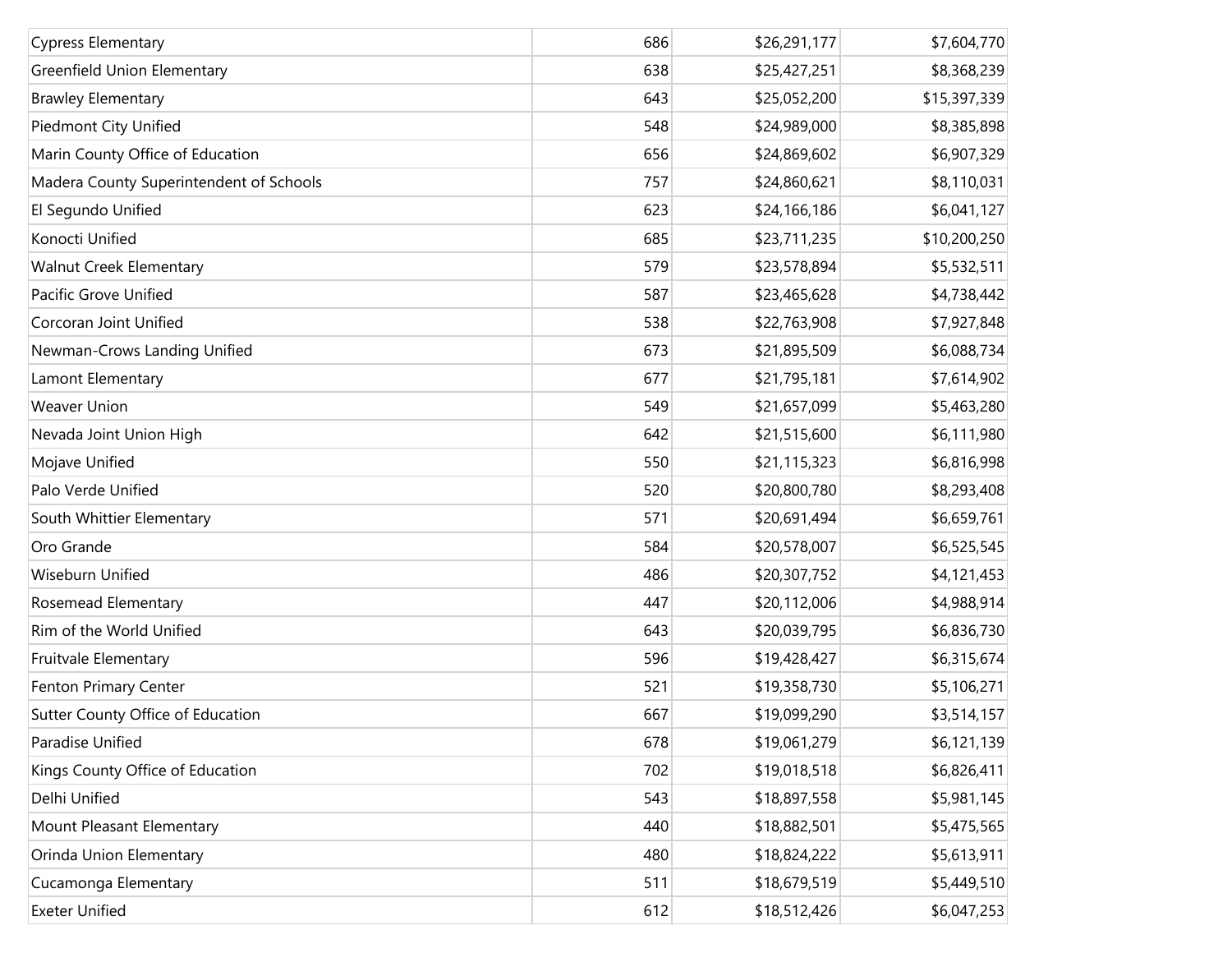| Reef-Sunset Unified               | 499 | \$18,299,040 | \$5,526,794  |
|-----------------------------------|-----|--------------|--------------|
| Livingston Union                  | 497 | \$18,007,077 | \$6,456,296  |
| Farmersville Unified              | 551 | \$17,967,026 | \$6,670,732  |
| <b>Gonzales Unified</b>           | 410 | \$17,779,432 | \$6,205,739  |
| <b>Escalon Unified</b>            | 501 | \$17,600,346 | \$4,975,308  |
| Washington Unified (Fresno)       | 300 | \$17,578,085 | \$11,042,329 |
| Fairfax Elementary                | 360 | \$17,488,945 | \$7,133,349  |
| Gateway Unified                   | 677 | \$17,183,383 | \$5,002,931  |
| Roseland                          | 413 | \$17,031,634 | \$6,427,193  |
| Dos Palos Oro Loma Joint Unified  | 339 | \$16,751,092 | \$5,958,665  |
| Calaveras Unified                 | 562 | \$16,727,176 | \$5,383,994  |
| Oroville Union High               | 473 | \$16,618,903 | \$6,660,967  |
| Shasta County Office of Education | 583 | \$16,236,869 | \$4,766,617  |
| Galt Joint Union High             | 418 | \$16,170,297 | \$3,783,438  |
| <b>Bear Valley Unified</b>        | 479 | \$16,126,952 | \$4,734,725  |
| Savanna Elementary                | 380 | \$16,069,542 | \$3,875,091  |
| <b>Hilmar Unified</b>             | 479 | \$16,046,850 | \$4,796,167  |
| Loomis Union Elementary           | 496 | \$16,035,115 | \$4,170,587  |
| Woodlake Unified                  | 516 | \$16,021,406 | \$5,863,778  |
| Oroville City Elementary          | 360 | \$15,853,158 | \$5,288,075  |
| Helix High                        | 455 | \$15,759,818 | \$2,945,079  |
| <b>Brawley Union High</b>         | 334 | \$15,717,733 | \$4,035,378  |
| <b>Central Union Elementary</b>   | 430 | \$14,953,812 | \$5,249,214  |
| Lemoore Union High                | 491 | \$14,890,111 | \$4,813,962  |
| Classical Academy                 | 526 | \$14,733,632 | \$4,362,843  |
| Mariposa County Unified           | 487 | \$14,705,501 | \$5,318,460  |
| Old Adobe Union                   | 373 | \$14,278,115 | \$3,851,159  |
| Nevada County Office of Education | 621 | \$14,250,998 | \$3,880,695  |
| <b>Gridley Unified</b>            | 426 | \$13,882,346 | \$4,126,545  |
| Winton                            | 375 | \$13,570,006 | \$4,180,437  |
| Reed Union Elementary             | 242 | \$13,276,581 | \$4,328,993  |
| <b>Bishop Unified</b>             | 362 | \$13,230,173 | \$5,832,629  |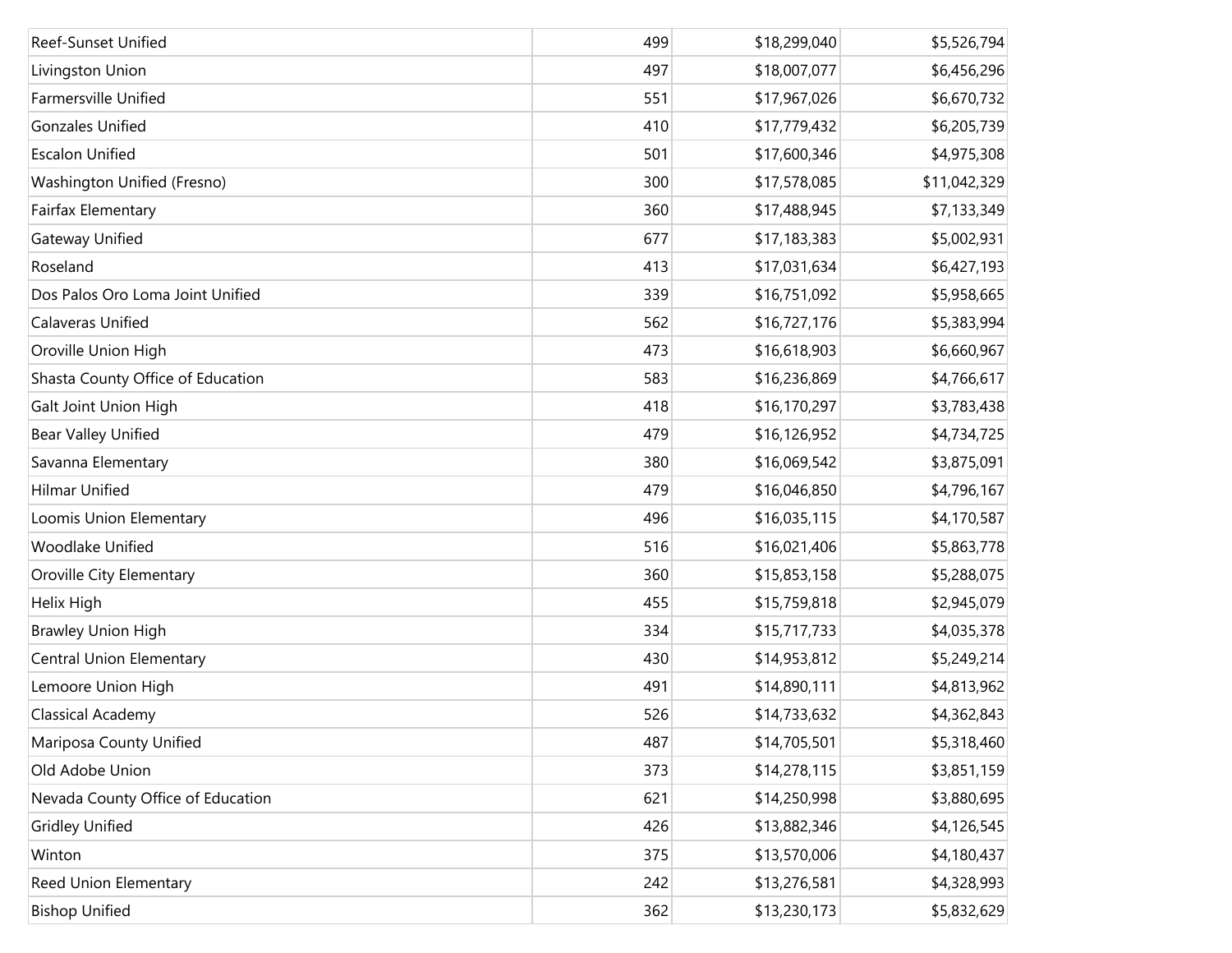| Larkspur-Corte Madera                 | 301 | \$12,798,809 | \$3,415,630 |
|---------------------------------------|-----|--------------|-------------|
| Tehama County Department of Education | 691 | \$12,735,358 | \$3,982,723 |
| Making Waves Academy                  | 196 | \$12,661,947 | \$2,447,317 |
| Thermalito Union Elementary           | 366 | \$12,604,639 | \$3,814,194 |
| Holtville Unified                     | 378 | \$12,484,138 | \$3,399,742 |
| <b>Beardsley Elementary</b>           | 458 | \$12,465,323 | \$4,220,204 |
| Muroc Joint Unified                   | 425 | \$12,213,348 | \$3,747,975 |
| Corning Union Elementary              | 390 | \$12,123,961 | \$4,130,276 |
| <b>Scotts Valley Unified</b>          | 527 | \$11,968,565 | \$3,943,703 |
| Kelseyville Unified                   | 366 | \$11,930,117 | \$4,814,652 |
| John Swett Unified                    | 260 | \$10,113,566 | \$3,830,734 |
| Lakeport Unified                      | 363 | \$10,049,560 | \$3,663,003 |
| Pioneer Union Elementary (Kings)      | 400 | \$9,919,389  | \$3,257,622 |
| Alpine Union Elementary               | 308 | \$9,805,485  | \$2,531,022 |
| Heber Elementary                      | 277 | \$9,604,009  | \$2,585,378 |
| <b>Willows Unified</b>                | 246 | \$9,480,343  | \$1,869,569 |
| Palermo Union Elementary              | 287 | \$9,380,304  | \$3,061,422 |
| Mark West Union Elementary            | 329 | \$9,338,614  | \$2,540,563 |
| Hermosa Beach City Elementary         | 245 | \$9,110,249  | \$2,085,965 |
| Academy for Academic Excellence       | 244 | \$9,076,081  | \$2,859,588 |
| Coastal Academy Charter               | 303 | \$8,788,038  | \$2,335,501 |
| Calaveras County Office of Education  | 255 | \$8,554,303  | \$2,511,483 |
| <b>Excelsior Charter</b>              | 213 | \$8,506,751  | \$3,308,104 |
| SIATech                               | 127 | \$8,350,398  | \$2,421,854 |
| <b>Edison Elementary</b>              | 305 | \$8,243,021  | \$2,745,522 |
| Valle Lindo Elementary                | 133 | \$8,156,133  | \$2,225,879 |
| San Pasqual Valley Unified            | 179 | \$8,077,965  | \$2,431,713 |
| Julian Charter                        | 256 | \$8,068,870  | \$2,512,544 |
| Santa Rosa Academy                    | 273 | \$7,993,791  | \$2,075,863 |
| <b>Cascade Union Elementary</b>       | 321 | \$7,697,341  | \$2,554,500 |
| Armona Union Elementary               | 297 | \$7,680,069  | \$2,715,082 |
| Corning Union High                    | 273 | \$7,381,754  | \$2,559,332 |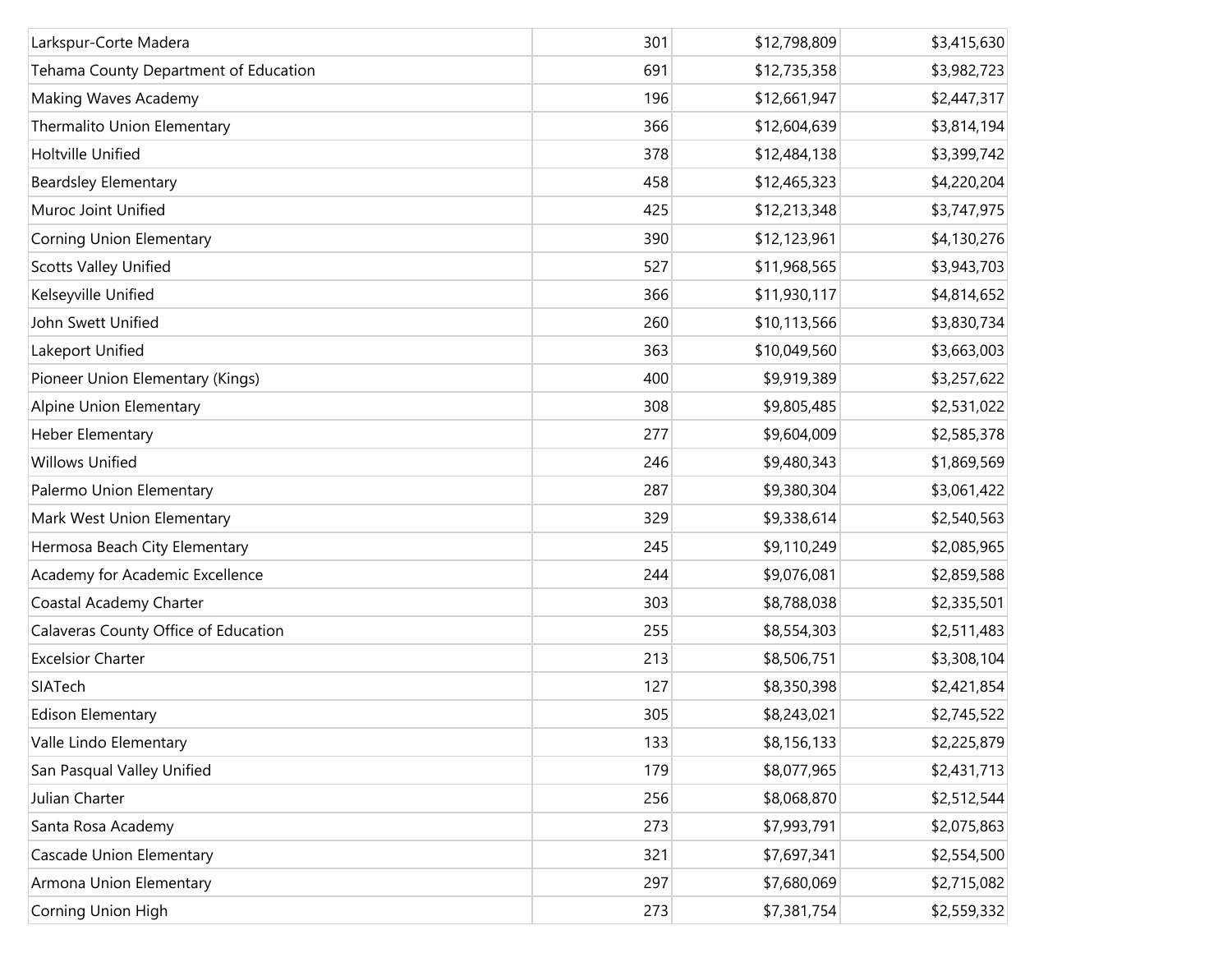| Kernville Union Elementary                       | 248 | \$7,359,219 | \$2,545,658 |
|--------------------------------------------------|-----|-------------|-------------|
| Twin Hills Union Elementary                      | 233 | \$7,162,552 | \$2,013,606 |
| Needles Unified                                  | 130 | \$7,097,555 | \$2,844,731 |
| Pleasant Ridge Union Elementary                  | 291 | \$6,992,456 | \$1,932,881 |
| Hope Elementary (Santa Barbara)                  | 185 | \$6,932,143 | \$1,769,844 |
| Cardiff Elementary                               | 214 | \$6,778,981 | \$1,651,720 |
| Hart-Ransom Union Elementary                     | 103 | \$6,689,160 | \$769,500   |
| Lake County Office of Education                  | 277 | \$6,658,914 | \$2,241,142 |
| Lucerne Valley Unified                           | 220 | \$6,641,892 | \$1,892,417 |
| Helendale Elementary                             | 212 | \$6,559,036 | \$2,130,076 |
| Durham Unified                                   | 232 | \$6,359,540 | \$2,183,856 |
| Planada Elementary                               | 190 | \$6,220,059 | \$2,158,775 |
| Bret Harte Union High                            | 226 | \$6,172,072 | \$1,807,764 |
| <b>Trinity Alps Unified</b>                      | 170 | \$5,810,601 | \$1,861,436 |
| <b>Upper Lake Unified</b>                        | 176 | \$5,703,933 | \$2,234,970 |
| Strathmore Union Elementary                      | 181 | \$5,698,154 | \$1,922,230 |
| Equitas Academy Charter                          | 126 | \$5,674,789 | \$1,054,370 |
| YouthBuild Charter School of California          | 109 | \$5,535,579 | \$1,229,751 |
| Eastern Sierra Unified                           | 174 | \$5,526,793 | \$1,351,151 |
| Ezequiel Tafoya Alvarado Academy                 | 160 | \$5,397,221 | \$1,228,243 |
| Bass Lake Joint Union Elementary                 | 191 | \$5,392,735 | \$1,909,482 |
| McSwain Union Elementary                         | 199 | \$5,299,235 | \$1,601,328 |
| Gravenstein Union Elementary                     | 126 | \$5,200,791 | \$1,408,276 |
| Thomas Edison Charter Academy                    | 120 | \$5,075,493 | \$1,065,217 |
| Jamul-Dulzura Union Elementary                   | 229 | \$4,845,651 | \$1,458,746 |
| <b>WISH Community</b>                            | 151 | \$4,806,691 | \$956,514   |
| El Tejon Unified                                 | 146 | \$4,764,199 | \$1,573,916 |
| Lassen County Office of Education                | 225 | \$4,665,790 | \$1,470,924 |
| Sundale Union Elementary                         | 121 | \$4,623,231 | \$1,575,010 |
| KIPP Endeavor College Preparatory Charter        | 118 | \$4,588,887 | \$748,979   |
| Citizens of the World Charter School Silver Lake | 164 | \$4,574,329 | \$962,913   |
| Nevada City Elementary                           | 198 | \$4,473,699 | \$1,264,425 |
|                                                  |     |             |             |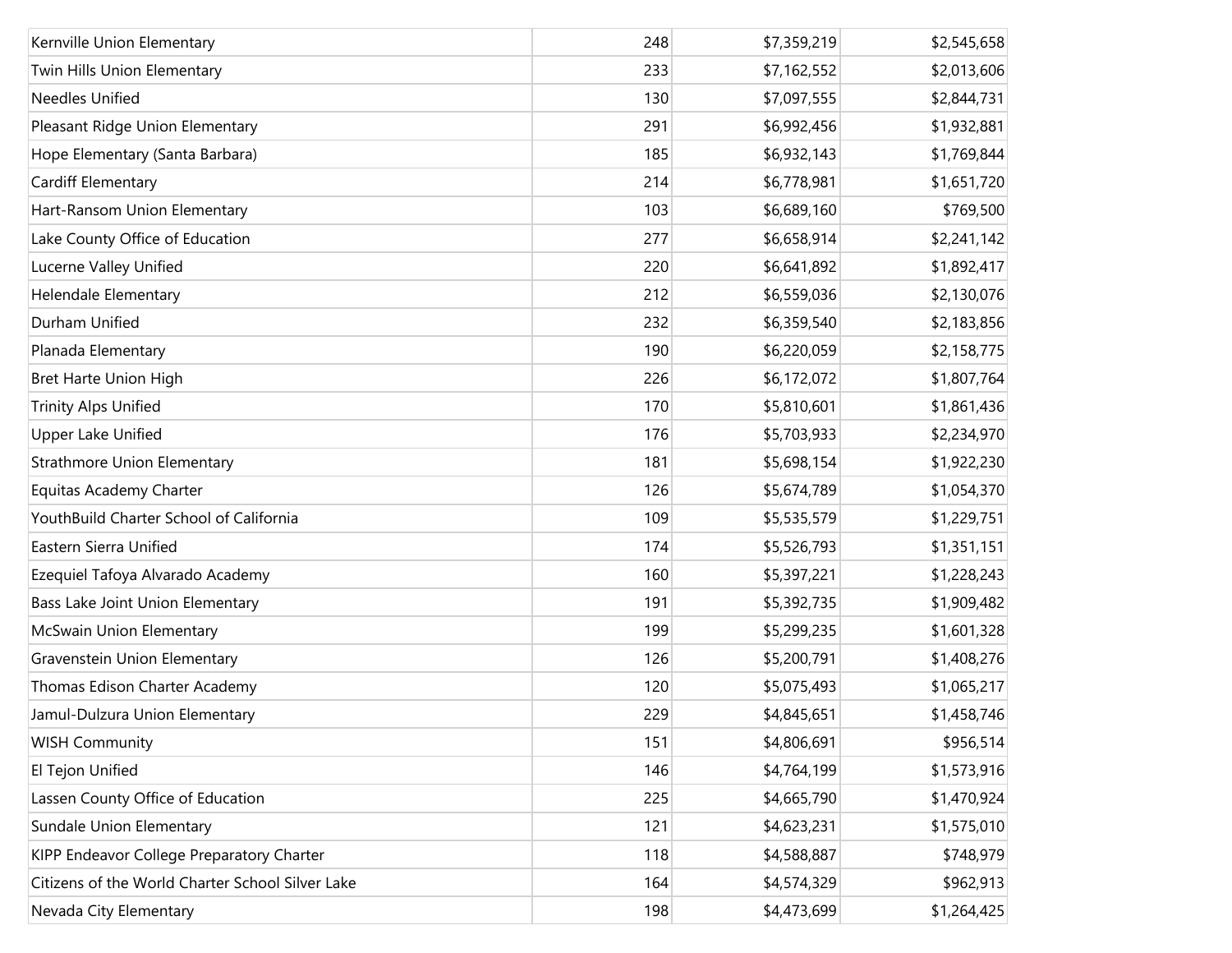| Mark Twain Union Elementary                         | 198 | \$4,446,324 | \$546,642   |
|-----------------------------------------------------|-----|-------------|-------------|
| CHAMPS - Charter HS of Arts-Multimedia & Performing | 130 | \$4,390,419 | \$973,651   |
| Inyo County Office of Education                     | 127 | \$4,360,564 | \$1,233,144 |
| Norton Science and Language Academy                 | 116 | \$4,305,416 | \$1,257,740 |
| Loma Prieta Joint Union Elementary                  | 123 | \$4,194,438 | \$1,083,861 |
| Pacific View Charter                                | 98  | \$4,171,915 | \$1,073,049 |
| Camino Nuevo Elementary #3                          | 154 | \$4,116,059 | \$801,025   |
| <b>Grant Elementary</b>                             | 163 | \$4,092,408 | \$1,152,372 |
| <b>Biggs Unified</b>                                | 175 | \$4,080,786 | \$1,240,024 |
| San Pasqual Union Elementary                        | 121 | \$3,960,427 | \$978,071   |
| Pacheco Union Elementary                            | 158 | \$3,899,330 | \$1,199,089 |
| Vista Oaks Charter                                  | 75  | \$3,860,695 | \$1,062,826 |
| Camino Nuevo Charter Academy                        | 118 | \$3,847,669 | \$859,828   |
| Trona Joint Unified                                 | 137 | \$3,822,987 | \$1,282,282 |
| Le Grand Union High                                 | 139 | \$3,822,427 | \$1,414,902 |
| Knightsen Elementary                                | 148 | \$3,820,322 | \$732,075   |
| Extera Public                                       | 109 | \$3,782,410 | \$863,295   |
| Los Angeles Leadership Academy                      | 85  | \$3,761,741 | \$878,644   |
| Waugh Elementary                                    | 86  | \$3,749,042 | \$954,080   |
| Gabriella Charter                                   | 127 | \$3,673,495 | \$811,692   |
| Citizens of the World Charter School Mar Vista      | 127 | \$3,645,926 | \$718,515   |
| Aspire Richmond Ca. College Preparatory Academy     | 90  | \$3,611,069 | \$889,182   |
| <b>Tipton Elementary</b>                            | 128 | \$3,584,499 | \$1,365,642 |
| Sebastopol Union Elementary                         | 165 | \$3,558,552 | \$1,074,412 |
| Mesa Union Elementary                               | 119 | \$3,486,722 | \$1,010,126 |
| Math and Science College Preparatory                | 90  | \$3,336,327 | \$980,969   |
| Camino Nuevo Charter Academy #2                     | 107 | \$3,324,920 | \$723,187   |
| Camino Nuevo Charter Academy #4                     | 113 | \$3,273,774 | \$686,181   |
| <b>Westmorland Union Elementary</b>                 | 126 | \$3,258,930 | \$865,935   |
| The Language Academy of Sacramento                  | 107 | \$3,174,207 | \$1,190,607 |
| <b>Briggs Elementary</b>                            | 101 | \$3,156,868 | \$862,608   |
| <b>ICEF View Park Preparatory High</b>              | 85  | \$3,138,264 | \$914,263   |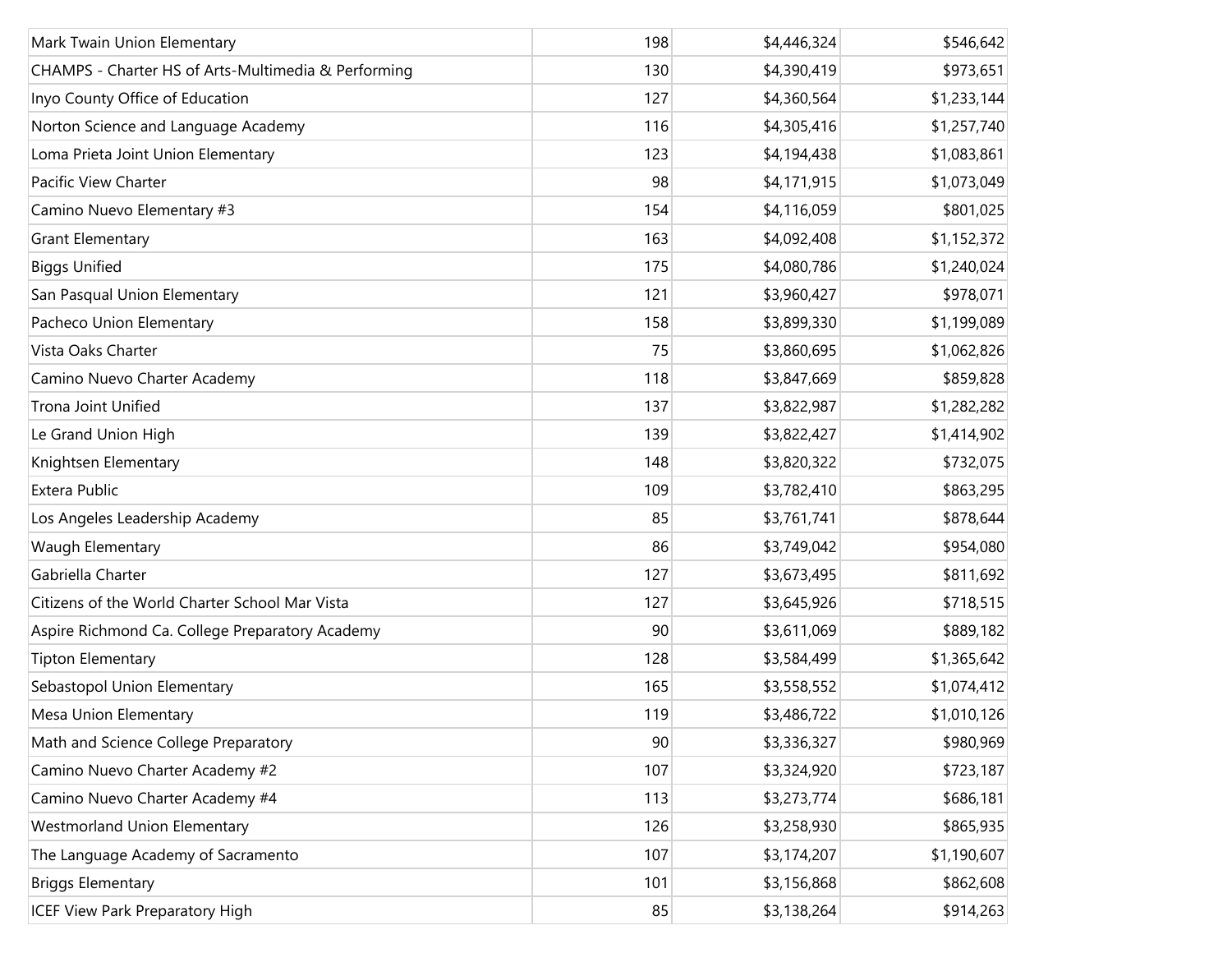| Woodville Union Elementary                     | 112 | \$3,099,074 | \$1,045,894 |
|------------------------------------------------|-----|-------------|-------------|
| New Heights Charter                            | 81  | \$2,932,178 | \$771,882   |
| Willow Creek Academy Charter                   | 103 | \$2,846,769 | \$242,728   |
| Monson-Sultana Joint Union Elementary          | 104 | \$2,838,269 | \$1,110,246 |
| Le Grand Union Elementary                      | 101 | \$2,818,241 | \$846,559   |
| Ocean Charter                                  | 139 | \$2,796,208 | \$690,629   |
| Mountain Valley Unified                        | 110 | \$2,742,293 | \$730,610   |
| <b>Buttonwillow Union Elementary</b>           | 91  | \$2,735,998 | \$894,580   |
| Camino Nuevo High #2                           | 76  | \$2,700,156 | \$623,753   |
| Citizens of the World Charter School Hollywood | 106 | \$2,691,431 | \$524,677   |
| Los Feliz Charter School for the Arts          | 117 | \$2,688,434 | \$408,418   |
| James Jordan Middle                            | 85  | \$2,672,907 | \$538,998   |
| Liberty Elementary (Tulare)                    | 104 | \$2,665,218 | \$1,049,375 |
| Kairos Public School Vacaville Academy         | 125 | \$2,604,250 | \$712,652   |
| Gilroy Prep (a Navigator School)               | 100 | \$2,580,520 | \$535,428   |
| <b>Brittan Elementary</b>                      | 110 | \$2,579,538 | \$413,622   |
| Ednovate - USC Hybrid High College Prep        | 71  | \$2,574,395 | \$528,668   |
| Alview-Dairyland Union Elementary              | 60  | \$2,543,957 | \$1,026,362 |
| Crown Preparatory Academy                      | 81  | \$2,540,609 | \$822,983   |
| Credo High                                     | 121 | \$2,539,765 | \$609,466   |
| <b>APEX Academy</b>                            | 70  | \$2,525,703 | \$842,453   |
| W.E.B. DuBois Public Charter                   | 101 | \$2,520,236 | \$452,388   |
| Carter G. Woodson Public Charter               | 123 | \$2,477,258 | \$419,824   |
| ICEF Inglewood Elementary Charter Academy      | 72  | \$2,470,315 | \$626,046   |
| San Diego Virtual                              | 38  | \$2,447,274 | \$534,299   |
| Trinity County Office of Education             | 70  | \$2,441,012 | \$730,420   |
| Sunol Glen Unified                             | 62  | \$2,404,412 | \$404,376   |
| <b>Hollister Prep</b>                          | 77  | \$2,402,630 | \$476,422   |
| Harmony Union Elementary                       | 58  | \$2,364,311 | \$808,755   |
| <b>Ballico-Cressey Elementary</b>              | 108 | \$2,338,936 | \$678,302   |
| Gold Rush Charter                              | 91  | \$2,320,225 | \$756,761   |
| Kit Carson Union Elementary                    | 119 | \$2,312,873 | \$558,230   |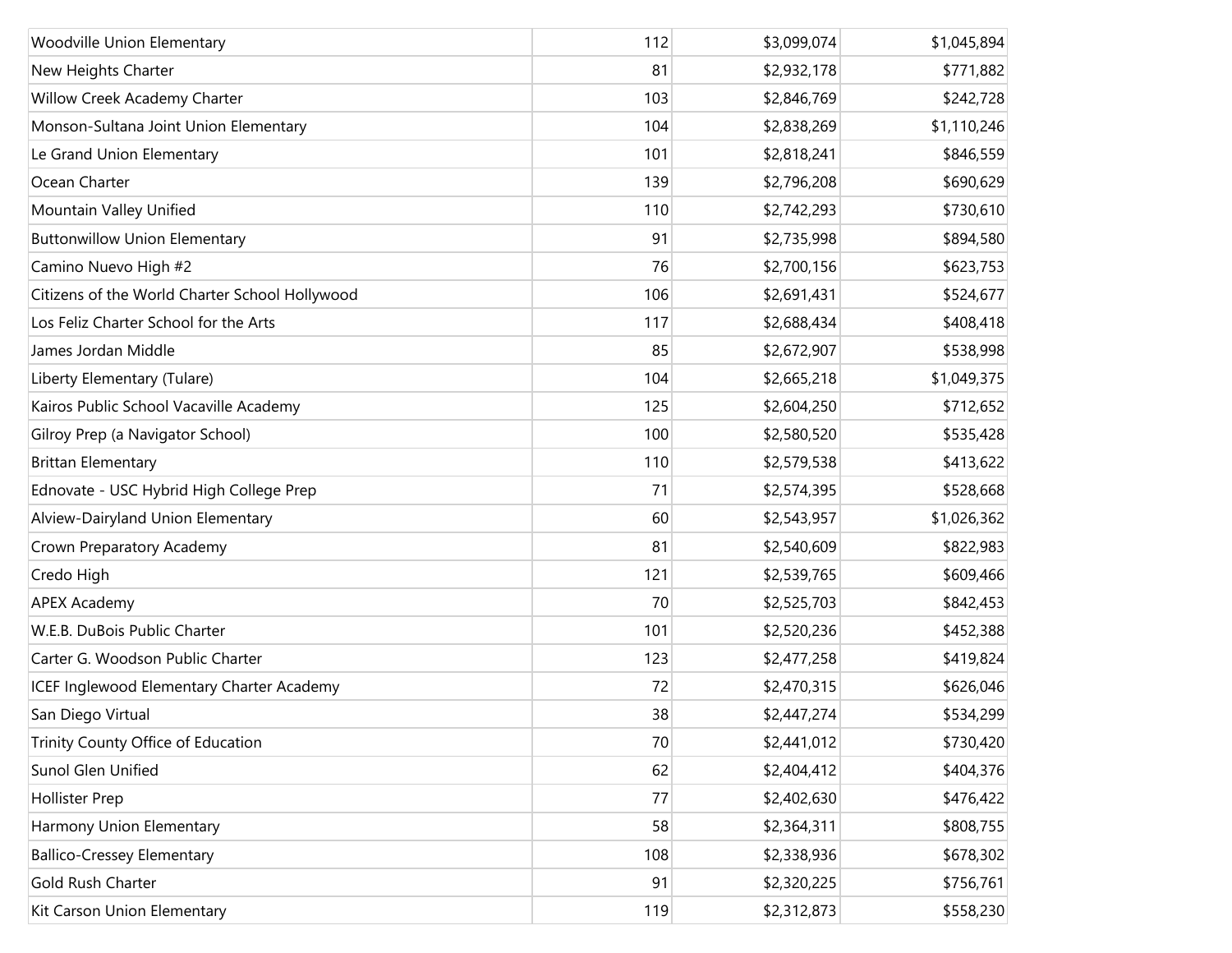| <b>ICEF View Park Preparatory Elementary</b>        | 62  | \$2,302,710 | \$705,184 |
|-----------------------------------------------------|-----|-------------|-----------|
| <b>Twain Harte</b>                                  | 99  | \$2,284,402 | \$497,097 |
| Extera Public School No. 2                          | 68  | \$2,265,019 | \$612,017 |
| Ednovate - Legacy College Prep.                     | 54  | \$2,204,356 | \$246,967 |
| Ednovate - East College Prep                        | 49  | \$2,190,971 | \$253,323 |
| Ventura Charter School of Arts and Global Education | 72  | \$2,179,823 | \$687,796 |
| Forestville Union Elementary                        | 96  | \$2,177,082 | \$667,044 |
| <b>ACE Charter High</b>                             | 67  | \$2,154,714 | \$434,764 |
| Equitas Academy #3 Charter                          | 74  | \$2,144,094 | \$445,529 |
| Bella Vista Elementary                              | 83  | \$2,116,660 | \$614,947 |
| <b>BRIDGES Charter</b>                              | 81  | \$2,098,256 | \$562,999 |
| Lakeside Union Elementary (Kings)                   | 95  | \$2,075,841 | \$801,961 |
| <b>Big Pine Unified</b>                             | 71  | \$2,026,423 | \$798,521 |
| Equitas Academy #2                                  | 83  | \$2,011,984 | \$450,169 |
| South Fork Union                                    | 88  | \$1,987,276 | \$466,651 |
| Sherman Thomas Charter                              | 100 | \$1,976,887 | \$392,273 |
| College Bridge Academy                              | 57  | \$1,937,295 | \$486,412 |
| Meadows Arts and Technology Elementary              | 79  | \$1,922,640 | \$682,078 |
| Delta Elementary Charter                            | 56  | \$1,887,370 | \$596,979 |
| <b>ICEF Vista Elementary Academy</b>                | 53  | \$1,869,301 | \$628,932 |
| Los Angeles Leadership Primary Academy              | 59  | \$1,867,885 | \$483,362 |
| Liberty Elementary (Sonoma)                         | 78  | \$1,826,311 | \$377,315 |
| Kenwood                                             | 67  | \$1,796,619 | \$600,415 |
| Lucerne Elementary                                  | 57  | \$1,746,805 | \$726,596 |
| Raisin City Elementary                              | 42  | \$1,715,898 | \$775,632 |
| Gabriella Charter 2                                 | 82  | \$1,713,602 | \$406,030 |
| Cuyama Joint Unified                                | 58  | \$1,707,906 | \$541,897 |
| <b>ACE Empower Academy</b>                          | 54  | \$1,666,133 | \$361,101 |
| Valley Charter Elementary                           | 63  | \$1,654,650 | \$414,184 |
| Somis Union                                         | 58  | \$1,640,843 | \$484,263 |
| <b>Willits Charter</b>                              | 86  | \$1,635,264 | \$397,006 |
| River Valley Charter                                | 58  | \$1,623,454 | \$814,112 |
|                                                     |     |             |           |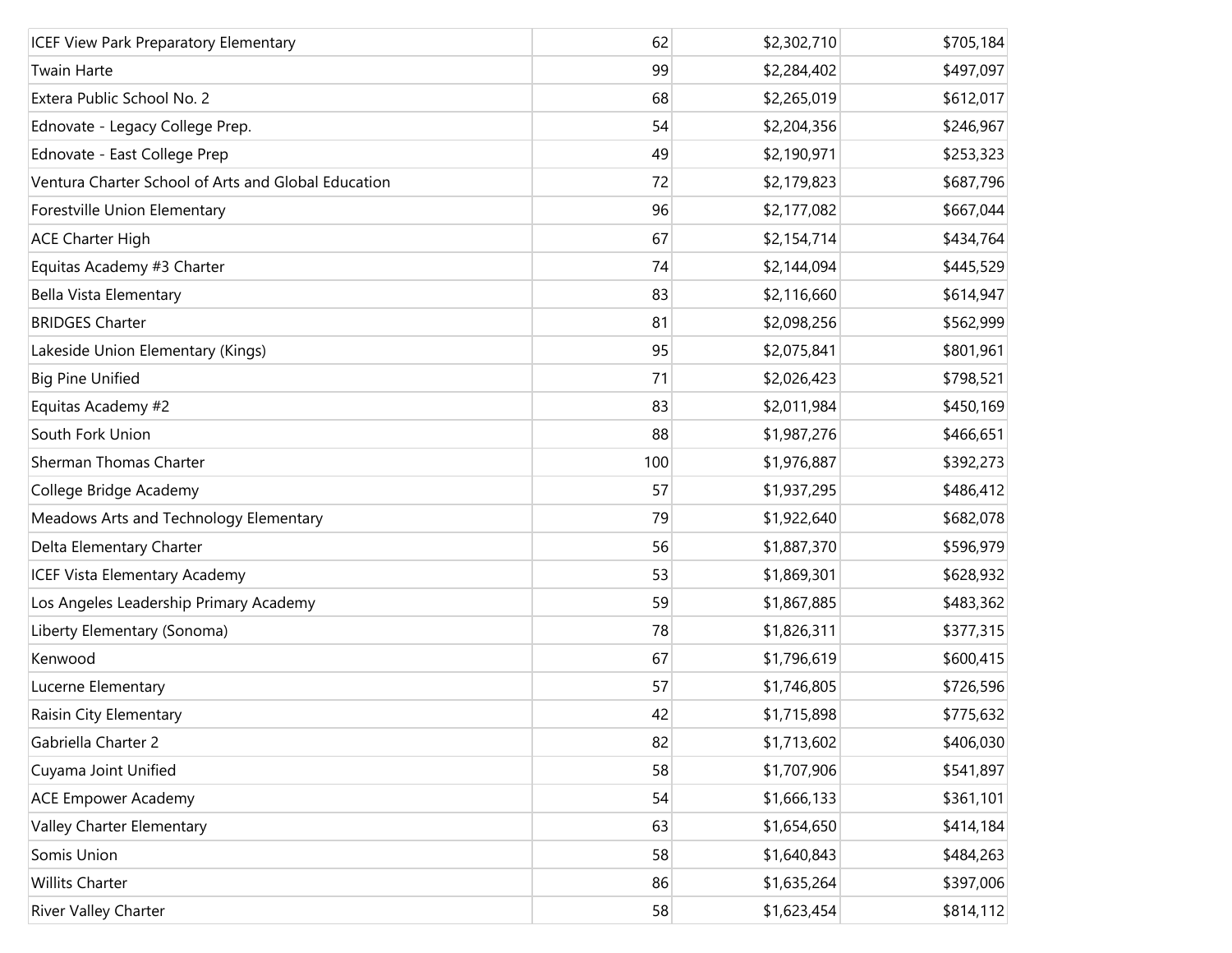| Ednovate - Esperanza College Prep                           | 40 | \$1,620,009 | \$178,222 |
|-------------------------------------------------------------|----|-------------|-----------|
| <b>Woodland Star Charter</b>                                | 67 | \$1,587,724 | \$420,639 |
| Camino Nuevo Charter High                                   | 61 | \$1,583,788 | \$338,486 |
| Morris E. Dailey Charter Elementary                         | 39 | \$1,549,247 | \$324,869 |
| The Education Corps                                         | 31 | \$1,542,371 | \$406,918 |
| Valley Charter Middle                                       | 76 | \$1,540,685 | \$338,640 |
| ACE Esperanza Middle                                        | 56 | \$1,528,937 | \$332,123 |
| Ballington Academy for the Arts and Sciences                | 67 | \$1,526,662 | \$482,484 |
| Ednovate - Brio College Prep                                | 43 | \$1,519,984 | \$198,813 |
| Wilder's Preparatory Academy Charter                        | 62 | \$1,486,692 | \$331,414 |
| New Hope Elementary                                         | 46 | \$1,466,918 | \$459,440 |
| Resolute Academy Charter                                    | 46 | \$1,435,507 | \$394,678 |
| Millville Elementary                                        | 97 | \$1,426,061 | \$423,331 |
| <b>ICEF View Park Preparatory Middle</b>                    | 41 | \$1,423,551 | \$427,171 |
| ICEF Innovation Los Angeles Charter                         | 42 | \$1,407,076 | \$412,630 |
| Grenada Elementary                                          | 45 | \$1,384,728 | \$465,120 |
| Collegiate Charter High School of Los Angeles               | 38 | \$1,377,510 | \$185,202 |
| Girls Athletic Leadership School Los Angeles                | 51 | \$1,364,821 | \$406,400 |
| <b>STEM Preparatory Elementary</b>                          | 53 | \$1,364,821 | \$406,400 |
| El Nido Elementary                                          | 69 | \$1,328,426 | \$220,586 |
| <b>ACE Inspire Academy</b>                                  | 41 | \$1,325,581 | \$293,645 |
| Pine Ridge Elementary                                       | 48 | \$1,300,022 | \$317,090 |
| <b>Big Valley Joint Unified</b>                             | 56 | \$1,286,782 | \$368,327 |
| <b>Oasis Charter Public</b>                                 | 65 | \$1,249,346 | \$264,263 |
| Sierra Expeditionary Learning                               | 56 | \$1,248,974 | \$189,693 |
| River Oaks Academy                                          | 41 | \$1,221,772 | \$346,050 |
| River Charter Schools Lighthouse Charter                    | 44 | \$1,207,879 | \$476,144 |
| Architecture, Construction & Engineering Charter High (ACE) | 34 | \$1,196,646 | \$402,093 |
| Buena Vista Elementary                                      | 53 | \$1,178,593 | \$465,773 |
| WISH Academy High                                           | 45 | \$1,177,564 | \$238,827 |
| <b>Columbine Elementary</b>                                 | 39 | \$1,176,420 | \$447,013 |
| <b>Shaffer Union Elementary</b>                             | 48 | \$1,170,007 | \$393,012 |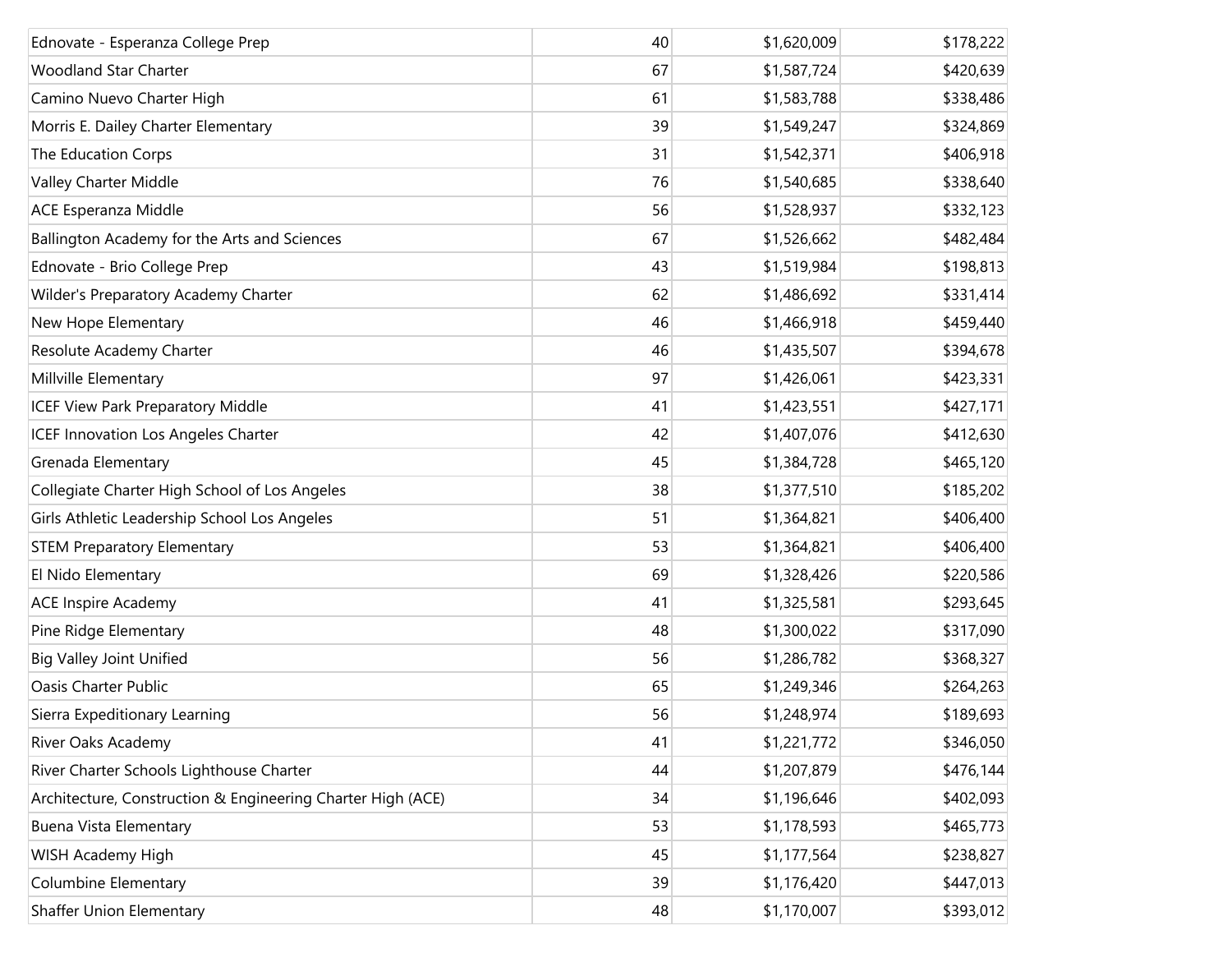| <b>Blochman Union Elementary</b>             | 36 | \$1,161,025 | \$323,270 |
|----------------------------------------------|----|-------------|-----------|
| New Village Girls Academy                    | 49 | \$1,135,371 | \$276,277 |
| Valiente College Preparatory Charter         | 42 | \$1,134,976 | \$142,174 |
| Princeton Joint Unified                      | 31 | \$1,131,320 | \$232,454 |
| Los Olivos Elementary                        | 44 | \$1,116,104 | \$285,246 |
| Pleasant Grove Joint Union                   | 35 | \$1,086,298 | \$201,098 |
| West Side Union Elementary                   | 43 | \$1,068,907 | \$287,240 |
| Matrix for Success Academy                   | 32 | \$1,057,894 | \$362,873 |
| Chrysalis Charter                            | 58 | \$1,055,969 | \$168,120 |
| <b>ICEF Vista Middle Academy</b>             | 36 | \$1,035,901 | \$281,990 |
| Horicon Elementary                           | 49 | \$1,010,566 | \$414,476 |
| Long Valley                                  | 20 | \$1,010,052 | \$540,000 |
| Mountain Elementary                          | 38 | \$992,994   | \$194,177 |
| Equitas Academy 4                            | 46 | \$924,147   | \$221,341 |
| Redding STEM Academy                         | 59 | \$920,640   | \$315,498 |
| Los Feliz Charter Middle School for the Arts | 48 | \$860,599   | \$153,477 |
| Mupu Elementary                              | 31 | \$854,172   | \$228,247 |
| Northern Summit Academy Shasta               | 33 | \$848,912   | \$213,407 |
| <b>Mission Union Elementary</b>              | 31 | \$824,931   | \$270,919 |
| Happy Valley Elementary                      | 41 | \$813,168   | \$166,624 |
| California Collegiate Charter                | 34 | \$802,760   | \$34,135  |
| Rocky Point Charter                          | 69 | \$802,158   | \$211,484 |
| Wilder's Preparatory Academy Charter Middle  | 36 | \$800,839   | \$221,376 |
| Redwood Academy of Ukiah                     | 37 | \$787,134   | \$321,134 |
| McGill School of Success                     | 30 | \$775,905   | \$283,344 |
| Round Valley Joint Elementary                | 34 | \$766,698   | \$256,151 |
| Harvest Ridge Cooperative Charter            | 34 | \$765,876   | \$178,655 |
| Accelerated Achievement Academy              | 28 | \$758,876   | \$287,400 |
| Dunsmuir Joint Union High                    | 34 | \$748,824   | \$338,020 |
| Three Rivers Union Elementary                | 37 | \$664,438   | \$286,659 |
| Golden Feather Union Elementary              | 40 | \$661,869   | \$230,453 |
| Redwood Preparatory Charter                  | 48 | \$661,292   | \$577,281 |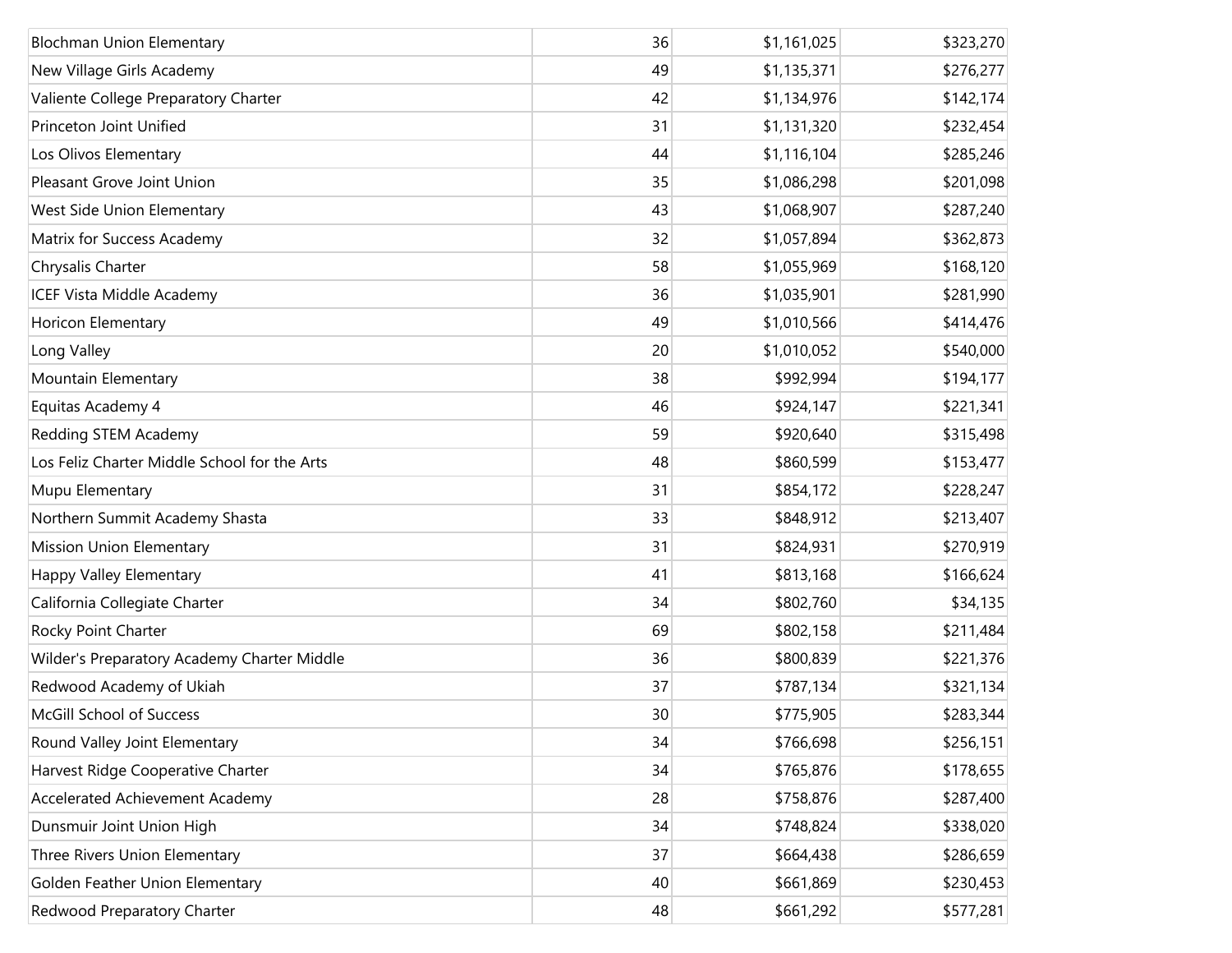| Mountain Union Elementary              | 46 | \$657,280 | \$171,802 |
|----------------------------------------|----|-----------|-----------|
| <b>Bangor Union Elementary</b>         | 43 | \$650,206 | \$184,195 |
| Sierra Foothill Charter                | 31 | \$644,144 | \$96,226  |
| Death Valley Unified                   | 35 | \$634,390 | \$138,582 |
| Alma Fuerte Public                     | 28 | \$576,032 | \$20,601  |
| San Lucas Union Elementary             | 31 | \$571,862 | \$222,484 |
| Tehama eLearning Academy               | 30 | \$570,592 | \$167,083 |
| Vox Collegiate of Los Angeles          | 27 | \$550,429 | \$29,211  |
| Pleasant Valley Joint Union Elementary | 47 | \$528,610 | \$139,804 |
| Village Charter                        | 29 | \$527,707 | \$142,251 |
| <b>Outside Creek Elementary</b>        | 29 | \$523,902 | \$191,602 |
| Lagunita Elementary                    | 18 | \$517,716 | \$209,281 |
| Castle Rock Union Elementary           | 41 | \$513,337 | \$143,394 |
| Mulberry Elementary                    | 21 | \$501,835 | \$110,421 |
| Canyon Elementary                      | 23 | \$501,016 | \$66,878  |
| Three Rivers Charter                   | 29 | \$491,852 | \$0       |
| <b>Big Sur Unified</b>                 | 35 | \$487,904 | \$133,572 |
| <b>Big Sur Charter</b>                 | 16 | \$483,159 | \$140,993 |
| Excelsior Charter School Corona-Norco  | 9  | \$446,708 | \$104,878 |
| Oak Run Elementary                     | 29 | \$427,804 | \$111,468 |
| Equitas Academy 5                      | 23 | \$424,084 | \$89,438  |
| Rising Sun Montessori                  | 20 | \$400,005 | \$46,459  |
| Whitmore Union Elementary              | 30 | \$361,823 | \$71,167  |
| Camptonville Elementary                | 29 | \$347,333 | \$118,181 |
| Valley Oak Charter                     | 28 | \$337,978 | \$36,414  |
| Santa Clara Elementary                 | 21 | \$322,778 | \$72,844  |
| Indian Springs Elementary              | 22 | \$300,563 | \$89,328  |
| Fort Ross Elementary                   | 21 | \$294,596 | \$114,327 |
| <b>Graves Elementary</b>               | 13 | \$232,984 | \$62,837  |
| French Gulch-Whiskeytown Elementary    | 19 | \$232,453 | \$58,562  |
| Mountain House Elementary              | 9  | \$215,130 | \$52,802  |
| Coffee Creek Elementary                | 15 | \$162,231 | \$24,115  |